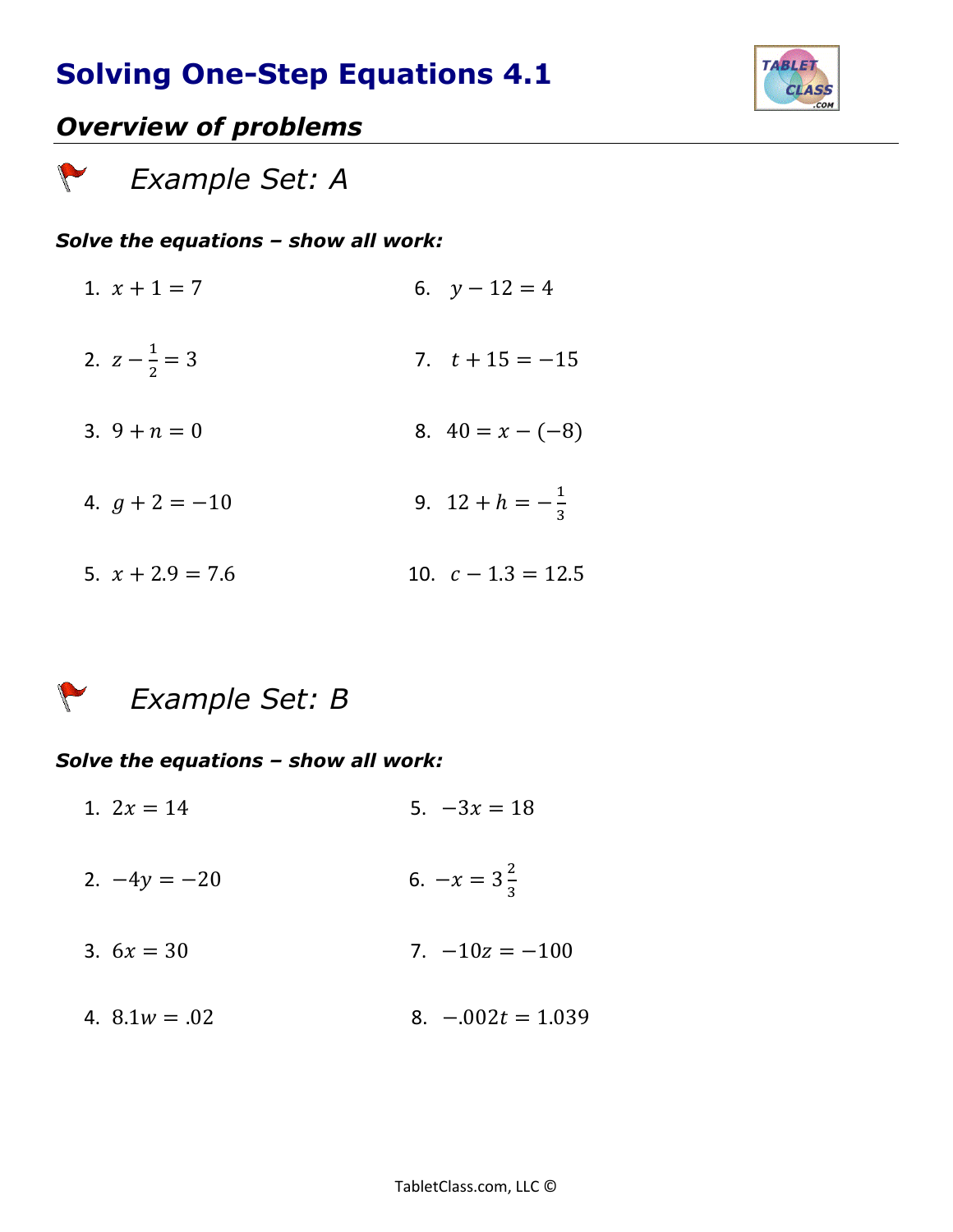

### *Overview of problems*

 *Example Set: C*

### *Solve the equations – show all work:*

- 1.  $\frac{1}{3}x = 2$  5.  $\frac{2}{5}$  $\frac{2}{5}y = 3$
- 2.  $\frac{9}{10}t = 1$  6. 7  $\frac{7}{11}w = \frac{1}{2}$ 2
- 3.  $\frac{-6x}{7} = 36$  7. $\frac{3t}{20}$  $\frac{3c}{20} = -90$
- 4.  $\frac{x}{4}$  $\frac{x}{4} = -5\frac{1}{2}$ 2  $8.\frac{m}{-4}=-\frac{3}{4}$ 4



1. In physics the formula for force is F=ma. Where F (force) is measured in Newtons, m (mass) in kg and a (acceleration) in meters/second squared. How fast would a 500kg horse have to accelerate to create a force of 14000N?

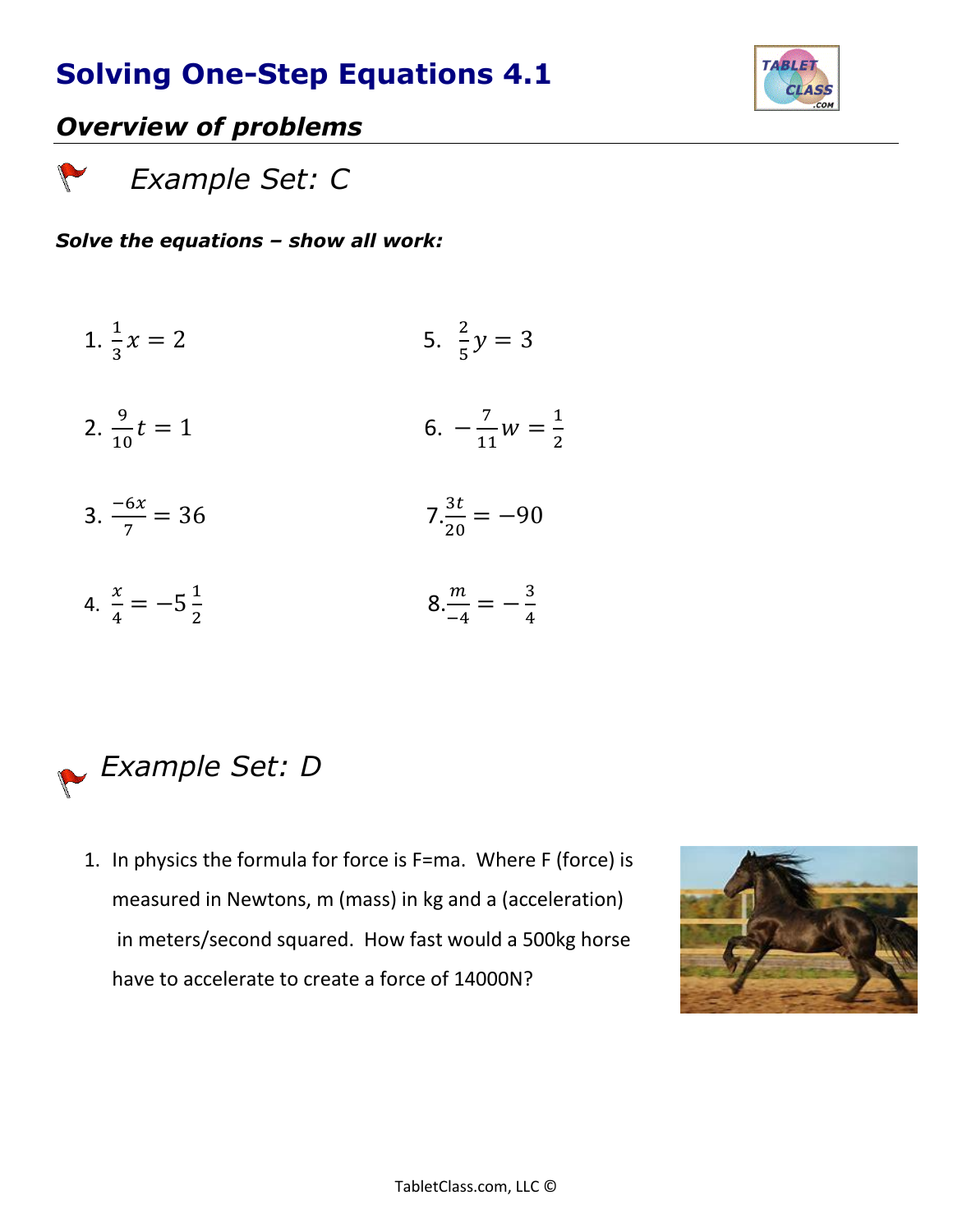

### *Overview of problems*

 $\sqrt{2}$ 

 *Example Set: A -ANSWER KEY*

#### *Solve the equations – show all work:*

1.  $x + 1 = 7$   $x = 6$ <br>6.  $y - 12 = 4$   $y = 16$ 2.  $z-\frac{1}{2}$  $\frac{1}{2}$  = 3  $z$  = 3 $\frac{1}{2}$ 2 7.  $t + 15 = -15$   $t = -30$ 3.  $9 + n = 0$   $n = -9$ <br>8.  $40 = x - (-8)$   $x = 32$ 4.  $g + 2 = -10$   $g = -12$ 1  $\frac{1}{3}$   $h = -12\frac{1}{3}$ 5.  $x + 2.9 = 7.6$   $x = 4.7$  10.  $c - 1.3 = 12.5$   $c = 13.8$ 

 *Example Set: B- ANSWER KEY*  $\sqrt{2}$ 

#### *Solve the equations – show all work:*

1.  $2x = 14$   $x = 7$  5.  $-3x = 18$   $x = -6$ 2.  $-4y = -20 y = 5$ 2  $\frac{2}{3}x = -3\frac{2}{3}$ 3 3.  $6x = 30$   $x = 5$  7.  $-10z = -100$   $z = 10$ 4.  $8.1w = 0.02$   $w = 0.002469$  8.  $-0.002t = 1.039$   $t = -519.5$